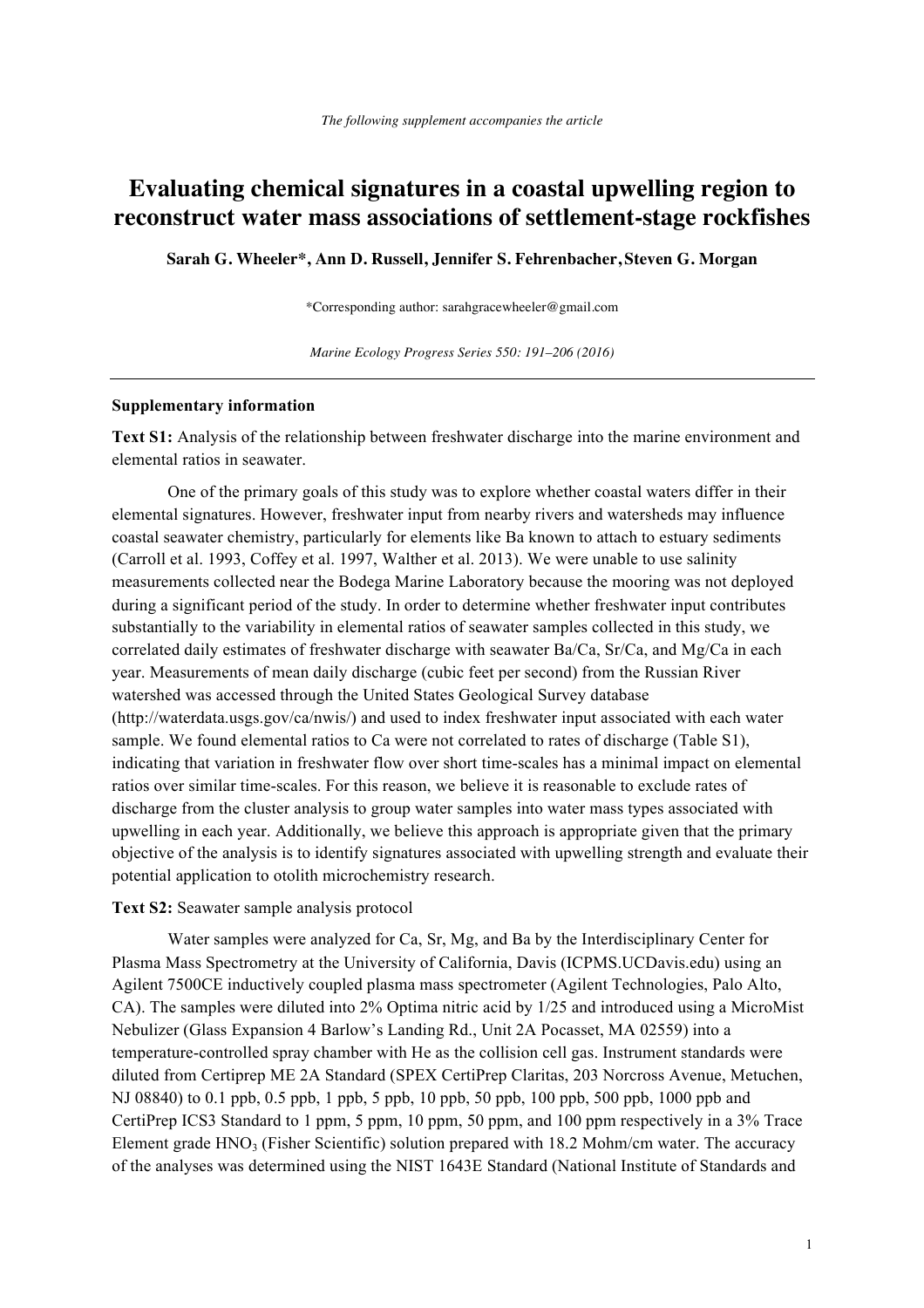Technology, 100 Bureau Drive, Stop 2300, Gaithersburg, MD 20899-2300), which was analyzed at the beginning of each run, along with quality control standards CertiPrep ME 2A (10 ppb) and CertiPrep ICS3 (5 ppm), which were subsequently analyzed every  $10<sup>th</sup>$  sample. The Internal Standard (IS) was prepared using a CertiPrep Sc Standard (diluted to 10 ppm) and Inorganic Ventures (Inorganic Ventures, 300 Technology Drive, Christiansburg, VA 24073) Ge, Y, In, and Bi Standards diluted to 30 ppm in  $3\%$  HNO<sub>3</sub> and introduced using a peristaltic pump at a 1:30 IS/Sample ratio. Limits of Detection (LOD) were calculated automatically using Chemstation G1834B, B.03.04 software. The LOD is defined here as 3σB/a, where 'σB' is the standard deviation of the replicate analyses of the analyte/IS (cps/cps) ratio of the calibration blank, and 'a' is the coefficient from the IS corrected calibration curve's regression equation:  $y = ax + blank$ . Raw data were corrected for drift using a single sample re-analyzed multiple times over the course of the run. The drift-corrected elemental concentrations of these re-analyzed samples also provided a measure of within-run precision (expressed as RSD, % of mean). Within-run precision was <2% (for Mg, Ca, and Sr) over four runs and 10% for Ba over three runs (Table S2). On the last run, Ba precision was 18%. Sampleto-sample precision of elemental ratios (also expressed as RSD) was determined using a subset of samples (17 out of 125 days) for which 3 replicates were collected on the same day. The mean precision of sample replicates was <3% (Mg/Ca and Sr/Ca) and <9% for Ba/Ca. The range of precision was 0.53 to 5.49 for Mg/Ca, 0.06 to 7.74 for Sr/Ca and 1.93 to 16.86 for Ba/Ca.

**Text S3:** Details of seawater sample analysis and evaluation of a subset samples within 15% of salinity-predicted values.

Salinity-normalized Mg, Ca, and Sr concentrations in the open ocean are nearly constant (within 2%) because of their high oceanic inventory relative to riverine input (residence time) (de Villiers 1999, de Villiers and Nelson 1999). In our data, the salinity-normalized Ca, Sr, and Mg concentrations (mmol/kg) of some seawater samples were approximately 33% lower than expected based on concentrations reported for  $S = 35$  (see Table 4.1 in Pilson 2013). However, the elemental ratios (to Ca) and their standard deviations were consistent with those measured in a subset of samples with seawater Ca concentrations within 15% of the salinity-predicted value, as well as with measurements reported in Woodson et al. (2013) (Table S3). We believe that the low concentrations measured in this subset of samples were probably caused by dilution during sample processing, given the magnitude of the concentration depletion and the lack of any correlation between concentration and salinity, river discharge, or year. To test for potential bias introduced by using the Sr/Ca and Mg/Ca ratios from these samples, we compared the results generated using the full dataset to those generated using the subset of water samples within 15% of expected seawater elemental concentrations.

A subset of 118 out of the 254 water samples collected were within 15% of expected Ca concentrations (average =  $0.965$  mmol/kg, range =  $8.21$ -11.05 mmol/kg). The subset comprises 35 replicates from three years (Table S4), although statistical analyses were conducted for samples in 2011 and 2012 only because one replicate existed in 2009. A two-factor PERMANOVA was conducted with year and water mass type as factors, using Mg/Ca, Sr/Ca and Ba/Ca ratios as predictor variables. Statistical analyses used the average value of replicate water samples and employed PRIMER 6 and PERMANOVA+ statistical software (PREMIER Enterprises, PRIMER 6 ver. 6.1.13 and PERMANOVA+ ver. 1.0.3). Results of the PERMANOVA indicated a significant interaction between year and water mass type (Table S5). Pairwise comparisons were made among water masses within each level of the factor year. In 2011, there was no difference in the elemental chemistry among water masses  $(P > 0.05)$ . In 2012, strong upwelling and relaxation differed from weak upwelling ( $t = 2.895$ ,  $P = 0.001$  and  $t = 3.057$ ,  $P = 0.002$ , respectively) and there was no difference in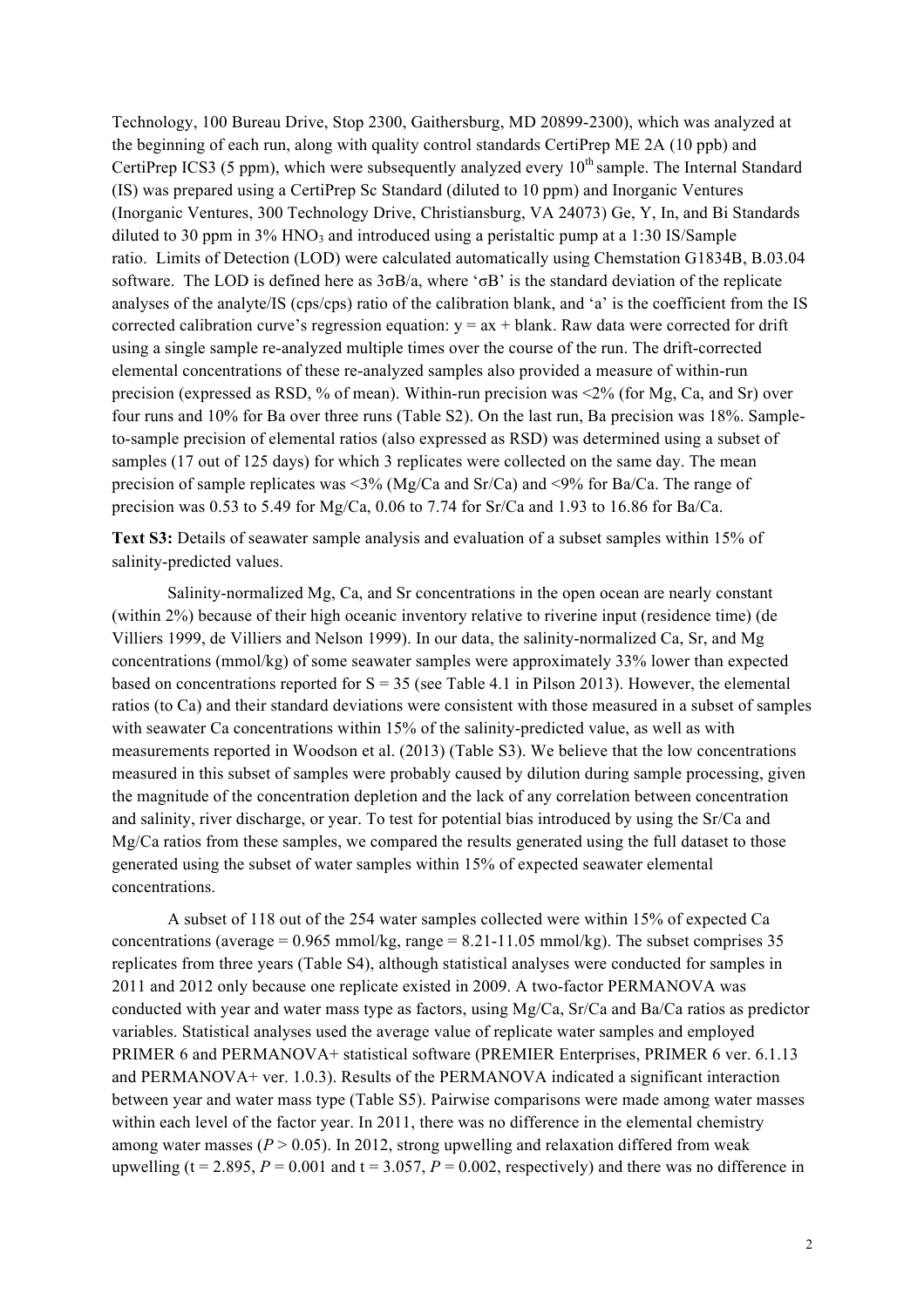strong upwelling and relaxation ( $t = 1.902$ ,  $P = 0.053$ ). The ratio of Ba to Ca exhibited elevated concentrations during weak upwelling, which is consistent with results generated by the full dataset.

The consistency of the results generated using the subset compared to the full dataset suggests that inadequate sample mixing before subsampling likely caused the observed low Ca and metal concentrations. Since this did not appear to affect the elemental ratios to Ca or bias in our statistical analyses, we are confident that the analysis of the full dataset is valid.

## **Text S4: Hierarchical cluster analysis**

The hierarchical cluster analyses generated three primary groups in each year (Fig. S1), which were subsequently characterized as strong upwelling, weak upwelling and relaxation conditions.

**Table S1.** Correlation (*r*) between Mg/Ca, Sr/Ca and Ba/Ca in seawater samples and rates of discharge associated with the day of water sample collection.

| Year | Mg/Ca    | Sr/Ca    | Ba/Ca    |  |
|------|----------|----------|----------|--|
| 2009 | 0.022    | 0.257    | 0.190    |  |
| 2010 | $-0.084$ | $-0.084$ | $-0.097$ |  |
| 2011 | $-0.146$ | $-0.146$ | $-0.195$ |  |
| 2012 | 0.288    | 0.288    | $-0.045$ |  |

**Table S2.** Analytical precision of seawater sample runs, measured as the mean concentration and relative standard deviation (RSD: relative standard deviation, as % of mean) of elements (Mg, Ca, and Sr in mmol/kg and Ba in  $\mu$ mol/kg) and elemental ratios to calcium (Mg/Ca mol/mol, Sr/Ca mmol/mol and Ba/Ca in µmol/mol).

| Sample<br>run | n | Mg<br>[RSD]     | Ca<br>[RSD]    | Sr<br>[RSD]      | Ba<br>[RSD]   | Mg/Ca<br>[RSD] | Sr/Ca<br>[RSD] | Ba/Ca<br>[RSD] |
|---------------|---|-----------------|----------------|------------------|---------------|----------------|----------------|----------------|
| 1             | 5 | 47.62           | 9.49           | 0.0741           | 3041          | 5.02           | 7.81           | 5.84           |
| 2             | 5 | [1.63]<br>48.23 | [2.34]<br>9.03 | [0.65]<br>0.0747 | [8.63]<br>314 | [3.14]<br>5.34 | [2.21]<br>8.27 | [9.92]<br>6.32 |
|               |   | [1.85]          | [1.55]         | [1.62]           | [12.08]       | [0.92]         | [0.24]         | [11.06]        |
| 3             | 6 | 46.59           | 9.33           | 0.0749           | 282           | 5.71           | 8.70           | 5.43           |
|               |   | [1.63]          | [1.97]         | [1.66]           | [9.16]        | [0.95]         | [0.95]         | [8.15]         |
| 4             | 3 | 23.62           | 4.18           | 0.0363           | 123           | 5.65           | 8.70           | 5.36           |
|               |   | [0.66]          | [1.14]         | [0.79]           | [16.51]       | [0.95]         | [0.39]         | [17.53]        |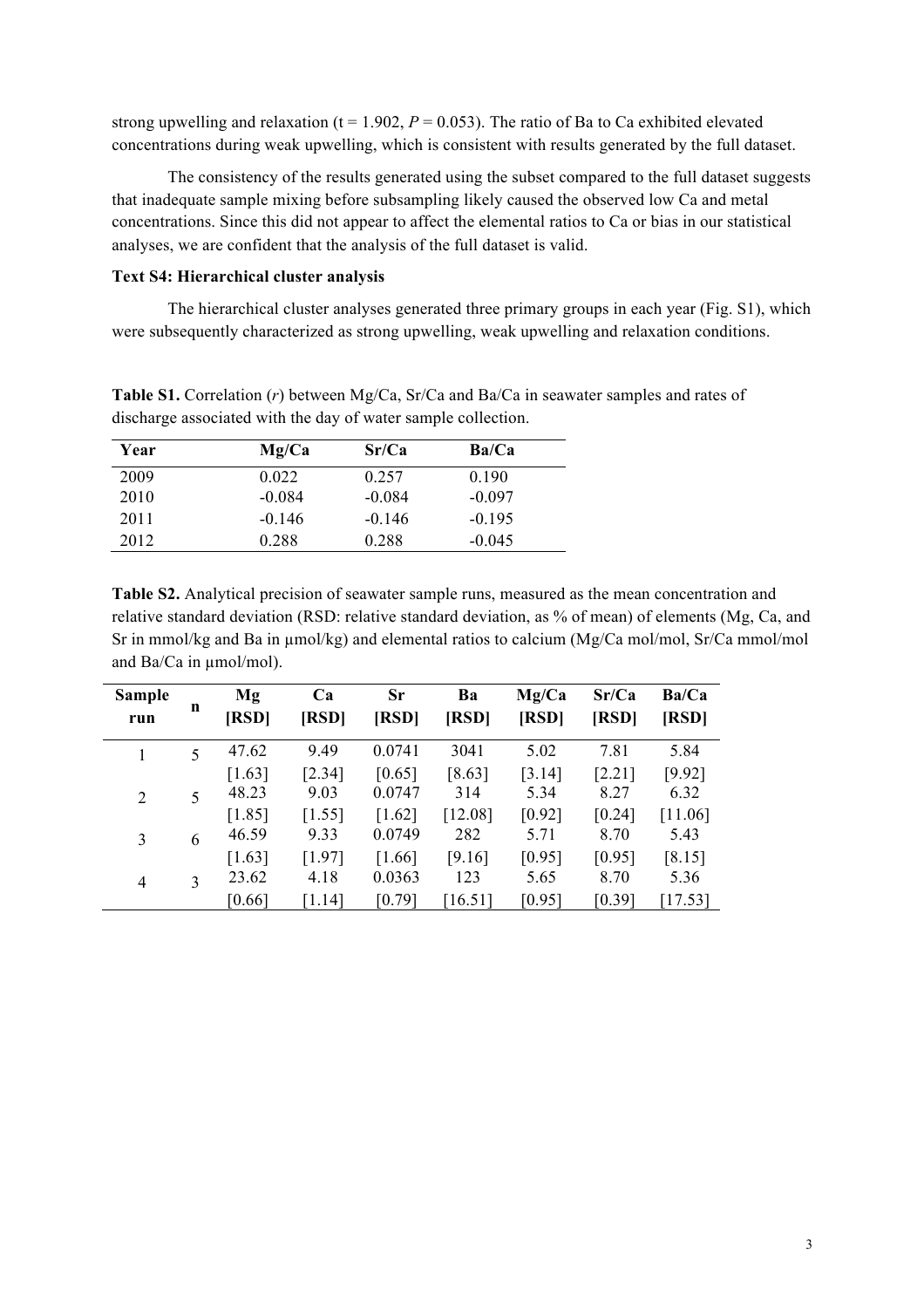**Table S3.** The range of standard deviations (SD) of elemental ratios (Mg/Ca mol/mol, Sr/Ca mmol mol<sup>-1</sup>, and Ba/Ca  $\mu$ mol mol<sup>-1</sup>) measured in water masses within each year for all replicated samples, the subset of replicated samples, and by Woodson et al. 2013.

| <b>Dataset</b> | Mg/Ca SD range  | Sr/Ca SD range  | Ba/Ca SD range |
|----------------|-----------------|-----------------|----------------|
| all samples    | 0.075-0.589     | 0.176-0.735     | 0.480-1.092    |
| subset         | $0.059 - 0.243$ | $0.121 - 0.615$ | 0.309-1.174    |
| Woodson et al. | $0.03 - 0.22$   | $0.11 - 0.59$   | $0.14 - 0.41$  |

**Table S4.** Number of replicate seawater samples collected from oceanographic water masses in each year.

| Year  | Strong upwelling Weak upwelling |    | <b>Relaxation</b> |
|-------|---------------------------------|----|-------------------|
| 2011  |                                 |    |                   |
| 2012  |                                 | 10 |                   |
| total | 10                              |    |                   |

**Table S5.** PERMANOVA main test (a) and pair-wise comparisons in 2011 (b) and 2012 compare seawater chemistry among water masses.

(a)

| <b>Sources of variation</b> | df | SS     | <b>MS</b> | Pseudo-F | $P_{PERM}$ |
|-----------------------------|----|--------|-----------|----------|------------|
| water-mass type             |    | 4.7968 | 2 3 9 8 4 | 0.94676  | 0.414      |
| year                        |    | 79027  | 79027     | 3.1196   | 0.061      |
| water mass type X year      |    | 13.108 | 6.5541    | 2.5872   | 0.046      |
| residual                    | 28 | 70.931 | 2.5333    |          |            |
| total                       | 33 | 101.53 |           |          |            |

(b) Pair wise test within level 2012 of factor year

| Groups                           |           | P <sub>PERM</sub> |
|----------------------------------|-----------|-------------------|
| upwelling, relaxation            | 1.9016    | 0.053             |
| strong upwelling, weak upwelling | 28951     | 0.001             |
| relaxation, weak upwelling       | 3 0 5 7 3 | 0.002             |

(b) Pair wise test within level 2011 of factor year

| <b>Groups</b>                    |         | <b>PPERM</b> |
|----------------------------------|---------|--------------|
| strong upwelling, relaxation     | 0.95924 | 0.434        |
| strong upwelling, weak upwelling | 0.67707 | 0.538        |
| relaxation, weak upwelling       | 0.44316 | 0.598        |